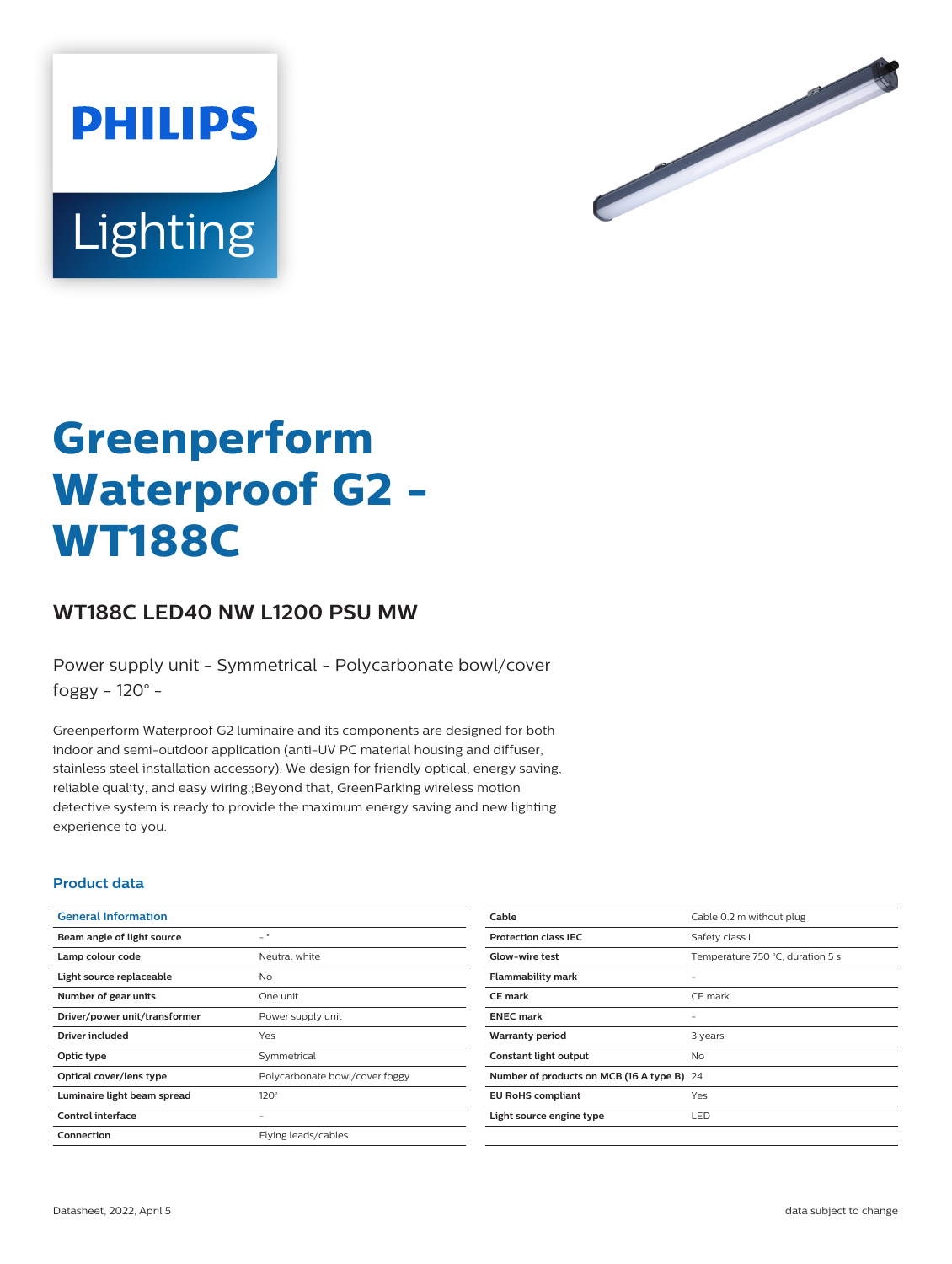# **Greenperform Waterproof G2 - WT188C**

| <b>Operating and Electrical</b> |              |
|---------------------------------|--------------|
| <b>Input Voltage</b>            | 220 to 240 V |
| Input frequency                 | 50 to 60 Hz  |
| Inrush current                  | 12A          |
| Inrush time                     | $0.59$ ms    |
| Power factor (min.)             | 0.9          |
|                                 |              |

## **Controls and Dimming**

**Dimmable** No

#### **Mechanical and Housing**

| <b>Housing material</b>     | Polycarbonate   |
|-----------------------------|-----------------|
| <b>Reflector material</b>   | Steel           |
| Optic material              | Polycarbonate   |
| Optical cover/lens material | Polycarbonate   |
| <b>Fixation material</b>    | Stainless steel |
| Optical cover/lens finish   | Opal            |
| Overall length              | 1177 mm         |
| <b>Overall width</b>        | 84 mm           |
| Overall height              | $83 \text{ mm}$ |
| Colour                      | Grey and White  |
|                             |                 |

**Ingress protection code IP65** [ Dust penetration-protected, jet-proof]

**Mech. impact protection code** IK08 [5 J vandal-protected]

| Luminous flux tolerance                      | $+/-10%$                     |  |
|----------------------------------------------|------------------------------|--|
| Initial LED luminaire efficacy               | 117 lm/W                     |  |
| Lamp colour temperature                      | 4000 K                       |  |
| <b>Colour Rendering Index</b>                | $-80$                        |  |
| Initial chromaticity                         | SDCM < 5                     |  |
| Initial input power                          | 34 W                         |  |
| Power consumption tolerance                  | $+/-10%$                     |  |
|                                              |                              |  |
| <b>Over Time Performance (IEC Compliant)</b> |                              |  |
| Median useful life L70B50                    | 50000 h                      |  |
| Median useful life L80B50                    | 45000h                       |  |
| Median useful life L90B50                    | 35000 h                      |  |
|                                              |                              |  |
| <b>Application Conditions</b>                |                              |  |
| Ambient temperature range                    | $-30$ to $+45$ °C            |  |
| Maximum dimming level                        | Not applicable               |  |
|                                              |                              |  |
| <b>Product Data</b>                          |                              |  |
| Full product code                            | 911401831697                 |  |
| Order product name                           | WT188C LED40 NW L1200 PSU MW |  |
| Order code                                   | 911401831697                 |  |
| SAP numerator - quantity per pack            | 1                            |  |
| Numerator - packs per outer box              | 1                            |  |
| <b>SAP material</b>                          | 911401831697                 |  |
| SAP net weight (piece)                       | 1.399 kg                     |  |

## **Initial Performance (IEC Compliant)**

**Initial luminous flux (system flux)** 4000 lm

両

 $\overline{O}$ 

84

## **Dimensional drawing**

**Approval and Application**









#### **WT188C LED40 NW L1200 PSU MW WT188C LED40 NW L1200 PSU MW**